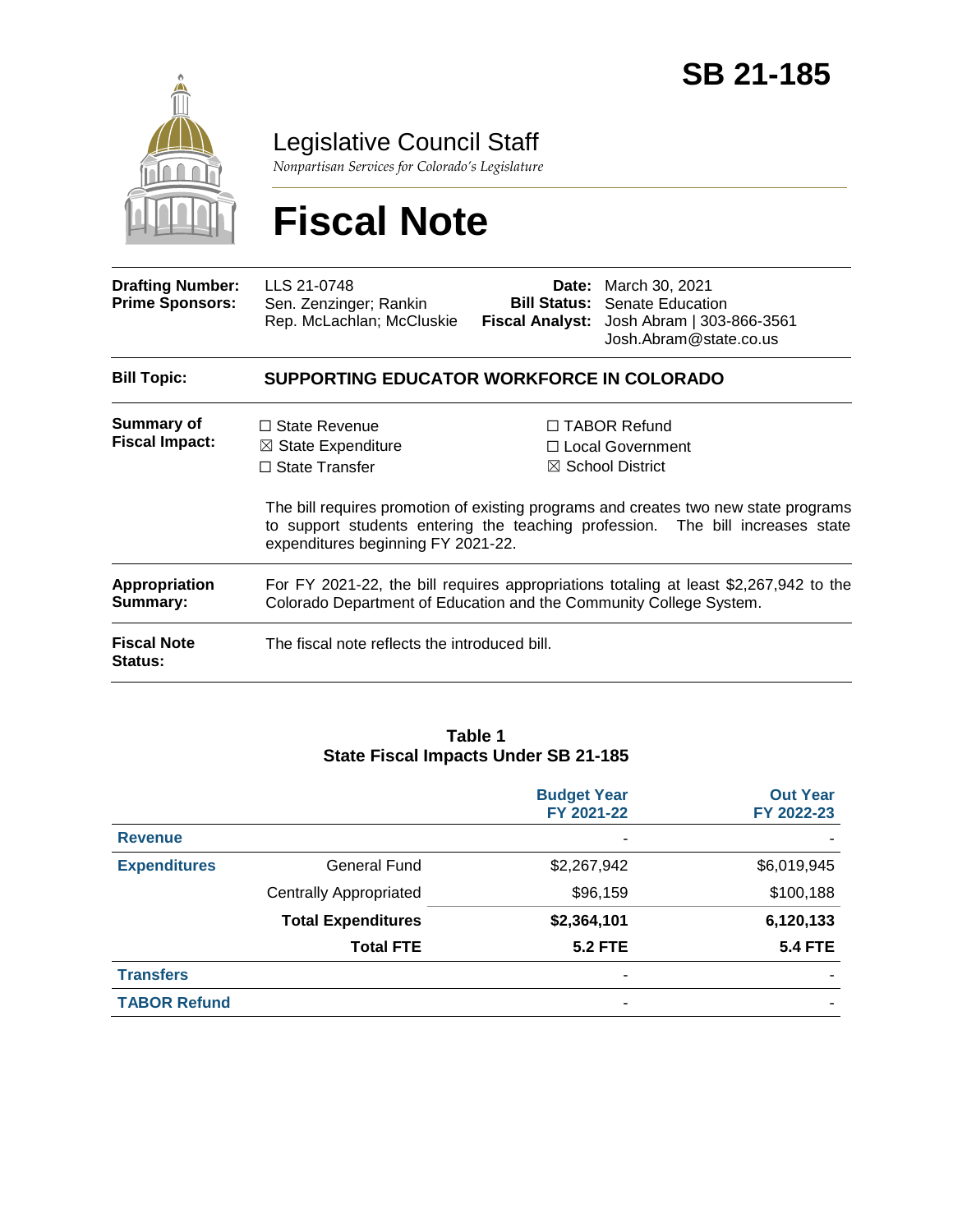# **Summary of Legislation**

The bill makes several changes to address teacher recruitment, preparation, and retention.

**Adjunct instructors.** The bill allows an individual to obtain or renew an adjunct instructor authorization only at the request of the district or charter school that employs the individual, and restricts employment only to the requesting public school.

**Promoting existing educator support programs.** The Colorado Department of Education (CDE) must direct resources toward publicizing existing programs supporting teacher recruitment, preparation and retention, including alternative preparation and fellowship programs, support for student teachers in rural areas, loan forgiveness, and similar efforts to support entry to the educator workforce. CDE must also provide technical support to local education providers (LEPs) to access the programs.

**Teaching career pathway.** No later than the 2022-23 school year, the Colorado Community College System (CCCS), in collaboration with the CDE and institutions of higher education, must design a career pathway for students to enter the teaching profession. At a minimum, the pathway must include options for secondary and higher education students and adult learners, provide counseling and wraparound support services, and align with the performance-based teacher licensing standards adopted by the State Board of Education (SBE).

**Teacher recruitment, education and preparation (TREP).** The bill creates the Teacher Recruitment Education and Preparation Program (TREP) in the CDE. The program allows a participant to concurrently enroll in postsecondary courses for two years following the student's twelfth grade year. If a student is following the teaching career pathway, is on schedule to complete the specified courses by the senior year, and is enrolling in the pathway's postsecondary courses for the fifth and sixth year among other requirements, the CDE may designate the student a TREP program participant.

Beginning in the 2022-23 school year, the CDE must administer TREP pursuant to guidelines adopted by the Concurrent Enrollment Advisory Board and approved by the CCCS. In its annual budget request to the Joint Budget Committee (JBC), the CDE must report the total number of potential TREP participants for the following school year. The General Assembly must decide the number of TREP participants to fund in the Long Bill. A local education provider (LEP) that enrolls a TREP participant may include the student in the district's funded pupil count and receive extended high school funding for the student. If an LEP is already receiving extended high school funding for 5th  $\&$  6<sup>th</sup> year senior students (ASCENT), the school or district may spend funding on behalf of TREP students enrolling in higher education.

**Educator recruitment and retention program.** The bill creates the Educator Recruitment and Retention (ERR) Program in the CDE to provide support to members of the armed forces, nonmilitaryaffiliated educator candidates, and LEPs to recruit and retain qualified educators. The SBE must adopt rules and the department must administer the program and collect data and report effectiveness and best practices. CDE must provide:

- one-on-one counseling and coaching;
- career and teacher job fairs;
- substitute teacher "boot camps" for newly authorized substitutes and LEPs;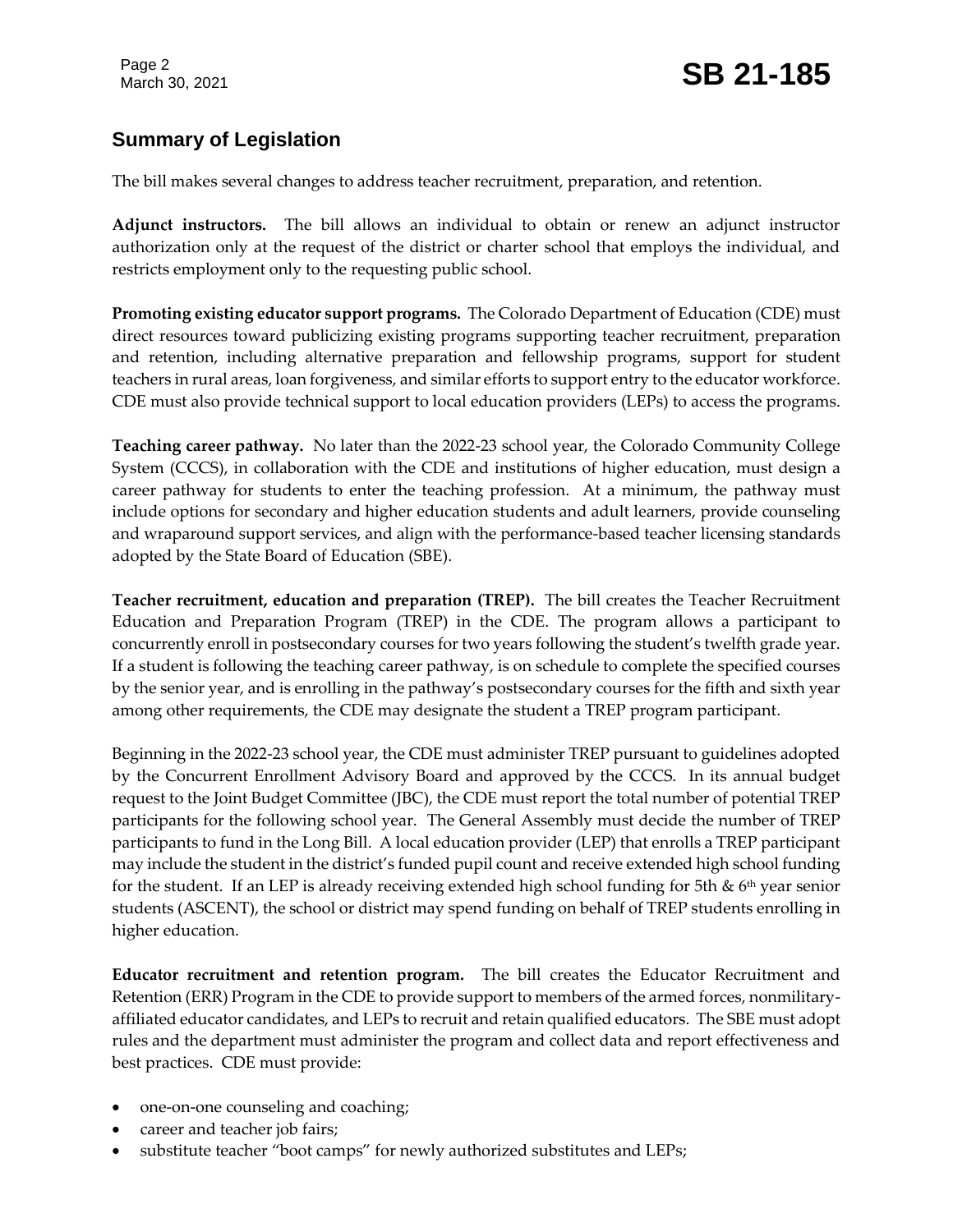Page 3

# March 30, 2021 **SB 21-185**

- job placement platforms;
- professional development through the first three years of service; and
- retention counselling services for LEPs.

The ERR program must have an application and award procedure to provide participants with up to \$10,000 for tuition costs at an educator preparation program. The department distributes the financial assistance directly to the enrolling postsecondary educator preparation program. As part of its annual budget request, the department must prepare a progress report on program implementation and provide it to the SBE, the Governor, and the General Assembly.

#### **State Expenditures**

The bill increases state expenditures by at least \$2,364,101 and 5.2 FTE in FY 2021-22, and by at least \$6,120,133 and 5.4 FTE in FY 2022-23. The fiscal note estimates the minimum cost to implement the bill; however, actual costs will depend on the number of participants in the ERR and TREP programs, the amount of technical support, wraparound services, and professional development provided by CDE, the value of the TREP stipend in FY 2022-23, the number of qualifying students accessing the new career pathway, and future funding decisions made by the JBC. New expenditures are displayed in Table 2 and discussed below.

| <b>Cost Components</b>                    | FY 2021-22     | FY 2022-23     |  |  |
|-------------------------------------------|----------------|----------------|--|--|
| <b>Community College System</b>           |                |                |  |  |
| <b>Teacher Career Pathway</b>             | \$45,000       |                |  |  |
| <b>CCCS Subtotal</b>                      | \$45,000       | \$0            |  |  |
| <b>Department of Education</b>            |                |                |  |  |
| <b>Personal Services</b>                  | \$488,047      | \$510,470      |  |  |
| <b>Operating Expenses</b>                 | \$7,695        | \$7,290        |  |  |
| <b>Capital Outlay Costs</b>               | \$37,200       |                |  |  |
| <b>ERR Tuition Assistance</b>             | \$1,000,000    | \$1,000,000    |  |  |
| <b>TREP Funding</b>                       |                | \$3,812,185    |  |  |
| Promotional Costs - Teacher Recruitment   | \$575,000      | \$575,000      |  |  |
| <b>Operating and Travel</b>               | \$115,000      | \$115,000      |  |  |
| Centrally Appropriated Costs <sup>1</sup> | \$96,159       | \$100,188      |  |  |
| <b>CDE Subtotal</b>                       | \$2,319,101    | \$6,120,133    |  |  |
| <b>CDE FTE</b>                            | <b>5.2 FTE</b> | <b>5.4 FTE</b> |  |  |
| <b>Total</b>                              | \$2,364,101    | \$6,120,133    |  |  |
| <b>Total FTE</b>                          | <b>5.2 FTE</b> | <b>5.4 FTE</b> |  |  |

#### **Table 2 State Expenditures under SB 21-185**

*1 Centrally appropriated costs are not included in the bill's appropriation.*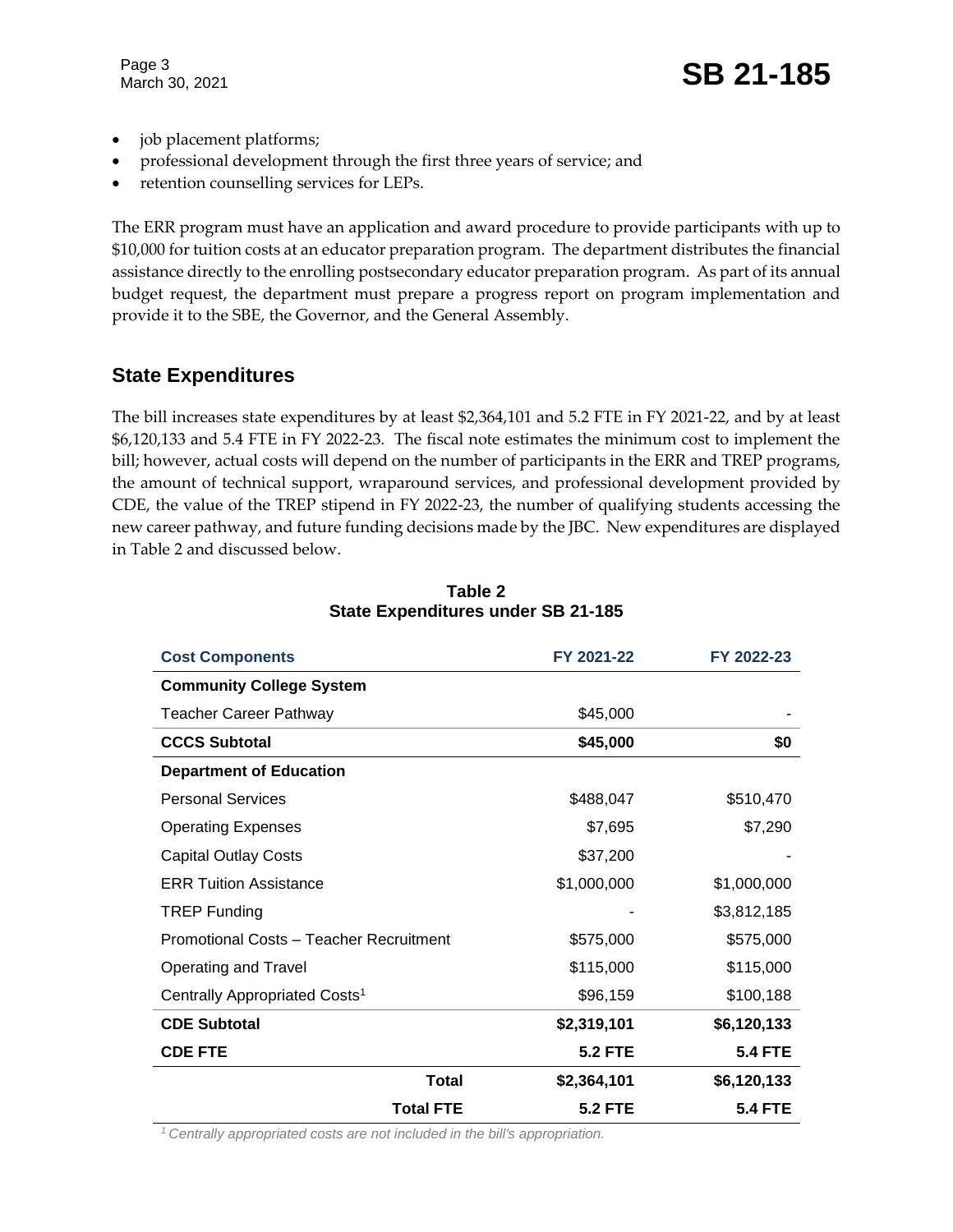Page 4

**Teacher career pathway.** For FY 2021-22 only, CCCS requires funding to map secondary preparation pathways meeting unmet demand and to develop training and instructor professional development to be made available through open educational resources. Workload may also increase for the Department of Higher Education and other institutions of higher education to participate in the development of the pathway.

**Colorado Department of Education.** The CDE requires 0.7 to work with CCCS and other stakeholders to develop a teacher career pathway, promote existing recruitment and retention programs, and create the TREP program to be administered similar to the ASCENT program; 5.0 FTE and provide multiple services to teacher preparation students through the ERR program. Costs also increase to support hosting and maintenance of digital recruitment platforms, outreach and technical assistance, coordinating counseling and wraparound services, and for travel. Staffing costs in FY 2021-22 are prorated for the General Fund paydate shift.

**ERR tuition assistance.** The bill requires that the ERR program develop a process to pay up to \$10,000 in tuition assistance directly to enrolling institutions of higher education. Assuming this portion of the program is funded with \$1.0 million, between 90-100 students could be supported with the full amount of tuition assistance, after some administrative costs to process payments to institutions.

**TREP funding.** The actual amount of TREP funding and the total number of eligible participants in their fifth and sixth year is unknown. The program must be developed in FY 2021-22, and funding for extended high school years begins in FY 2022-23. If 500 students are authorized to participate at a the estimated 2021-22 extended high school per pupil amount of \$7,625, state costs increase by about \$3.8 million beginning FY 2022-23.

**Centrally appropriated costs.** Pursuant to a Joint Budget Committee policy, certain costs associated with this bill are addressed through the annual budget process and centrally appropriated in the Long Bill or supplemental appropriations bills, rather than in this bill. These costs, which include employee insurance and supplemental employee retirement payments, are estimated to be \$96,159 in FY 2021-22, and \$100,188 in FY 2022-23.

## **School District Impact**

Beginning with the 2022-23 school year, students identified and approved for participation in TREP can be counted in the enrollment of school districts for the purposes of determining school finance. Funding for each TREP participant is assumed to be the same as extended high school funding under the ASCENT program, currently about \$7,625 per student.

## **Technical Note**

The JBC voted on March 26, 2021, to set aside about \$7.58 million for the programs created in SB 21-185. Should the bill be amended to include these full costs, the fiscal note will be revised.